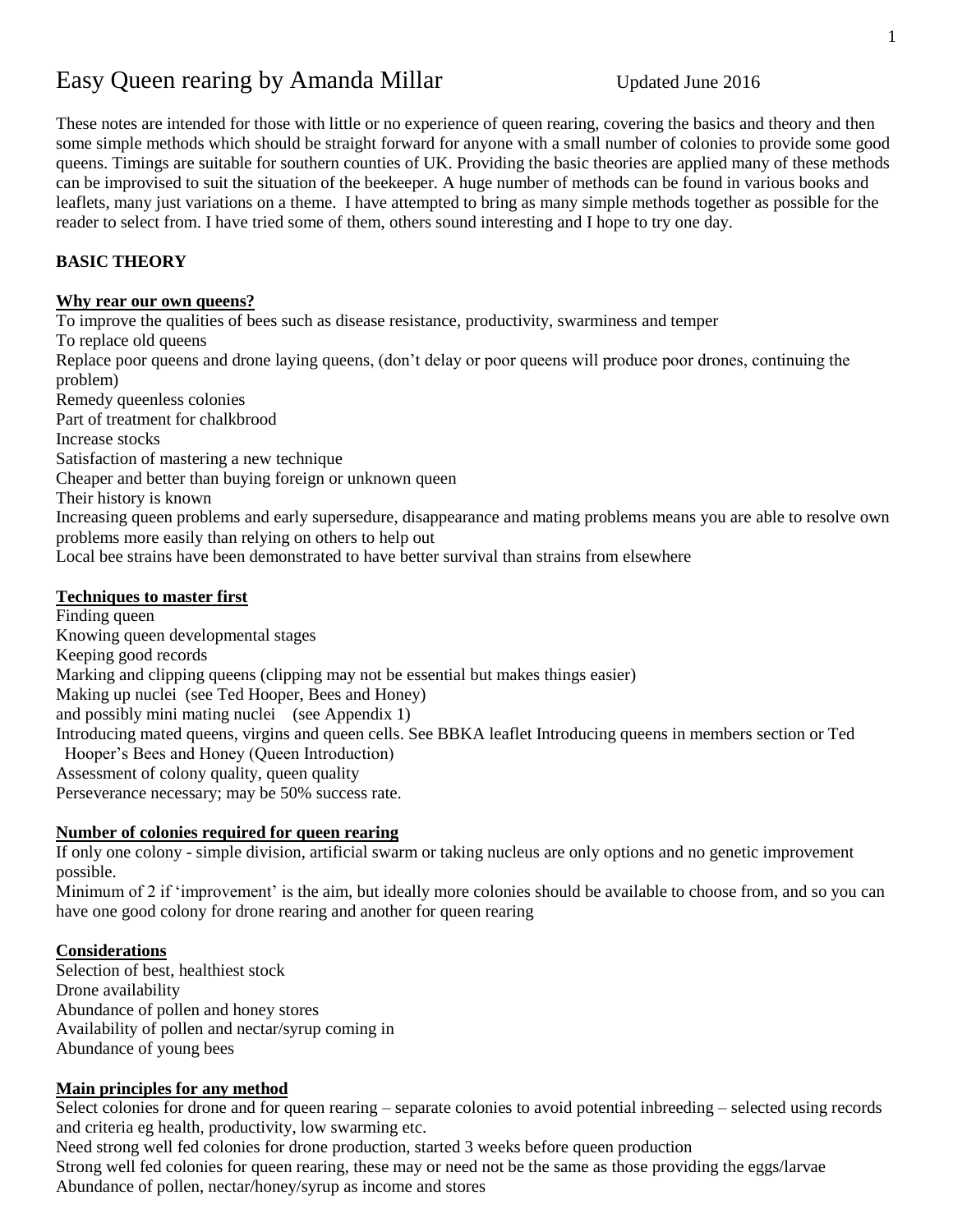Abundance of young bees of brood food, and wax production age (400-500 nurse bees per queen cell) Get varroa down to low levels first

#### **Tips**

When handling frames with queen cells, do not shake but handle gently and brush bees off if necessary Do not mark or clip a queen until she has mated and established in a colony

Do not use Thymol treatment when queen cells present as brood may be adversely affected, nor when virgin is waiting to mate as colony behaviour and pheromone communication may be disrupted.

Icing sugar can be used when you have capped queen cells or a virgin, just avoid times of day when she is out on mating flight or may be confused on return. It is a good time to use icing sugar as there will be little brood and mites are on the bees are more vulnerable. For details of Icing sugar application see Brighton and Lewes website Information sheets page [http://www.brightonlewesbeekeepers.co.uk/?page\\_id=54](http://www.brightonlewesbeekeepers.co.uk/?page_id=54)

#### **Colony Selection Criteria**

No disease at all (Chalkbrood, Sacbrood, paralysis viruses, Deformed Wing virus etc) Good honey production Low swarminess, regular supersedure Hygienic behaviour Good temperament Rapid spring buildup Good winter survival Low following tendency Economical use of stores (Native rather than Italian etc) Low propolis production (but propolis may help against disease) Good brood quality (diploid drones and inbreeding avoided)

#### **Queen development stages**

Egg for 3 days Open larvae for next 5 days Cell sealed on  $8<sup>th</sup>$  day Larva pupates approx day 10 Wings develop day 14 Final moult to adult day15 Emerges from cell, day 15 or 16 Critical times are first 3 days of larval feeding which determines the queen quality; at 8-10 days the larva must not be dislodged from food or will die; days 14-16 if chilled or shaken wings may be damaged. So if moving queen cell, best between days 11 and 13 inclusive.

#### **When to rear queens**

The best time is when the weather is warm, the colonies have had time to build up to a good size, when the colonies are in a suitable condition to rear queens, possible early nectar flow on and good pollen availability, when drones are on the wing, best before the main nectar flow as many supers increase the lifting and complicate some of the procedures. Also starting early gives nucs time to build up before autumn. April, May and June are the best months. Make a note of the weather conditions when the virgins might be out mating; if few decent flying days they may not become good queens.

#### **Emergency, supersedure and swarm cells**

Queen cells can be built in response to any of these 3 impulses

**Supersedure.** It is desirable to select a colony for rearing which tends to routinely supersede rather than swarm. However supersedure can be induced by reasons other than genetic tendancy; it is a response to a perceived failure of the queen, either due to her great age, damage (inexperienced handling by beekeeper), exposure to pesticides and chemicals at any time; exposure to heat or chilling in the rearing and introducing stage. Newly introduced queens may be quickly superseded if the bees are a different strain to the queen and there is a mismatch with pheromones and behaviour. Queens which have swarmed with their bees are very often superseded later that year and adverse weather conditions resulting in poor mating condition (not enough drones or sperm) can lead to rapid supersedure. Some of us will have noticed an increase in supersedure in the summer of 2012. Disease can either affect the queen directly leading to supersedure or indirectly if the bees perceive the reduced brood, colony size etc as a failing queen.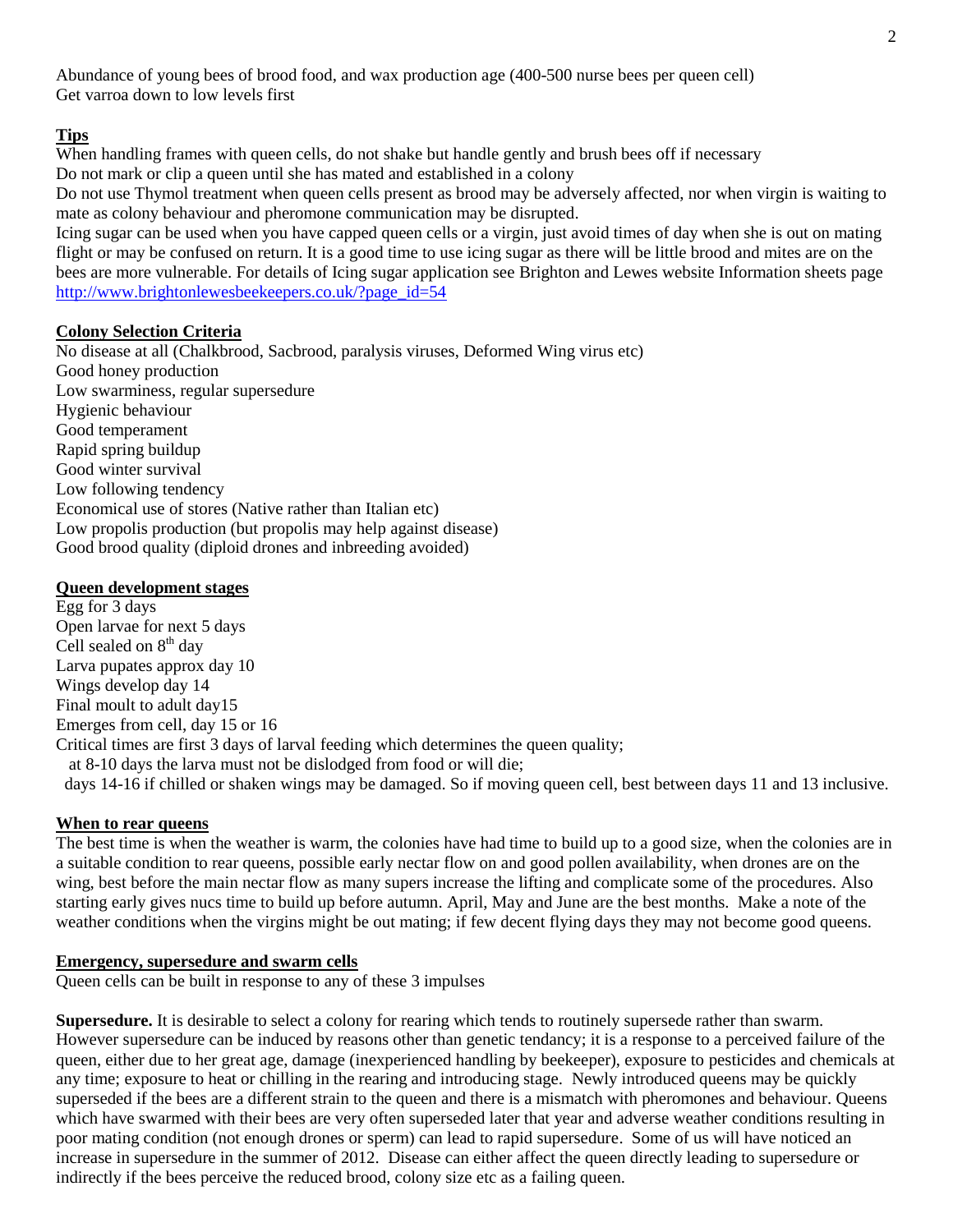Supersedure cells can be good as they have been fed and reared as queens from the start, but should not be relied upon if they are a result of a diseased or poorly mated or inbred queen or from a weak colony. Adequate records should clarify the conditions.

Supersedure cells tend to be fewer in number (1-5) than swarm cells (3-20). Supersedure cells are usually of the same age whereas swarm cells can be of varying age. Swarm cells are often found on the edges of the frames, supersedure cells are also found round the edges but may also be seen on the face of the comb. Swarm cells are usually produced only after drone cells have been started in the spring through until late summer. Supersedure cells may be found early spring, late in the summer and there may or may not be drones around. If a colony is planning a supersedure they may hang on to their drones until after other colonies have thrown them out. Close observation of signs will help distinguish between swarming and supersedure, and if in doubt cells can be thinned and left intact if the queen is clipped.

**Swarm cells** usually produce excellent queens as they too are intended as queens from the moment the egg is laid. Swarm cells are often of different ages and colonies with a tendancy to produce lots of swarm cells may be a bit short on royal jelly by the time they rear the last ones which are often smaller. If swarm cells are to be used, the later small ones can be removed so bees can devote their attention to the better ones.

If swarm cells are all destroyed before being capped, the bees will still be in swarming mode and start to produce more cells, these later cells will be of emergency type and may be started on older larvae and the resulting queens may be smaller. It is not recommended to use such cells for queen production.

**Emergency** cells are produced in response to the loss of a queen. Their quality depends on the Main Principles mentioned above, ie strength of colony with abundance of food and young nurse bees, but primarily on the age of the larvae selected for rearing and this can be controlled by the beekeeper. They are built out from cells started as horizontal worker cells on the face of the brood comb and then built downwards, therefore having an upsidedown 'L' section.

Whether swarm, supersedure or emergency cells are exploited in the method of queen rearing chosen, it is advisable to thin the numbers to match the size and resources of the colony. Also once the queen cells have been chosen by the beekeeper, mark the top bar of the frame above the cells (eg with a drawing pin) and be sure to check about 4 days later as any change in the colony situation and queen pheromone availability (eg queen removed, or queen cells thinned) can trigger another bout of emergency cell rearing, these later ones will need to be removed and discarded. I have found on several occasions that they can continue to produce emergency cells on older larvae after this 4 day check so I recommend a further one 4 days later to prevent any unwanted casts and loss of bees.

#### **What to do with the capped cells**

Once you have your capped queen cells you can install the cells into nuclei or mini-nucs to hatch and mate there. You may like to put a small strip of aluminium foil around the sides of the cell just leaving the tip exposed, to prevent workers biting it.

Mini-nucs require fewer bees, but the success rate may not be as high as with nucs, and more skill and practice is required to start and maintain mini-nucs satisfactorily, but once the technique is mastered it means you can mate your queens without depleting potential honey producing colonies through taking off nucs. It is difficult if not impossible to treat them for varroa and increased stress may result in increased nosema but they are only required for a couple of months and can be merged or grown on to nuclei if strong.

Capped queen cells can be put into incubators to hatch and the subsequent virgins introduced to nucs or mini-nucs for mating. The advantage of this is that you can be sure you have a good looking queen. Not all cells will hatch due to chilling or Black Queen Cell virus and if they have been badly handled or shaken they may hatch with damaged wings. Queen cells need to be handled very gently, avoiding chilling and kept at a steady 34-35 degrees centigrade, preferably suspended in an upright state although I have had some success with cells laid horizontally too, and kept separate from other cells as the hatching virgins will have a desire to sting to death the occupants of other cells or fight with any other virgin she finds. The humidity needs to be between 60-80%. Cells should be inspected several times a day and as soon as a virgin is seen, she should be offered a drop of 50:50 sugar syrup (or dilute honey if from your own healthy bees) which she will drink avidly, removed to a cooler location at about 25 degrees (eg an airing cupboard) and fed daily and kept out of bright light in a queen cage, inside a larger plastic box within which is a small pot of wet tissue to provide humidity. She can be kept for up to 3 days like this before introduction to a nuc or colony and can feed herself if fondant is available or is offered syrup by the beekeeper. It is important to only leave a tiny bit of fondant as it becomes moist in the humidity and queens can get sticky. If so drip warm water over her and dab dry quickly with a tissue. If her wings get sticky she will not be able to fly to mate. When first hatched a virgin has little queen pheromone but this develops in the first 2 days, making her more attractive to the bees. She can be kept alive like this for up to 3 days until a suitable hive available.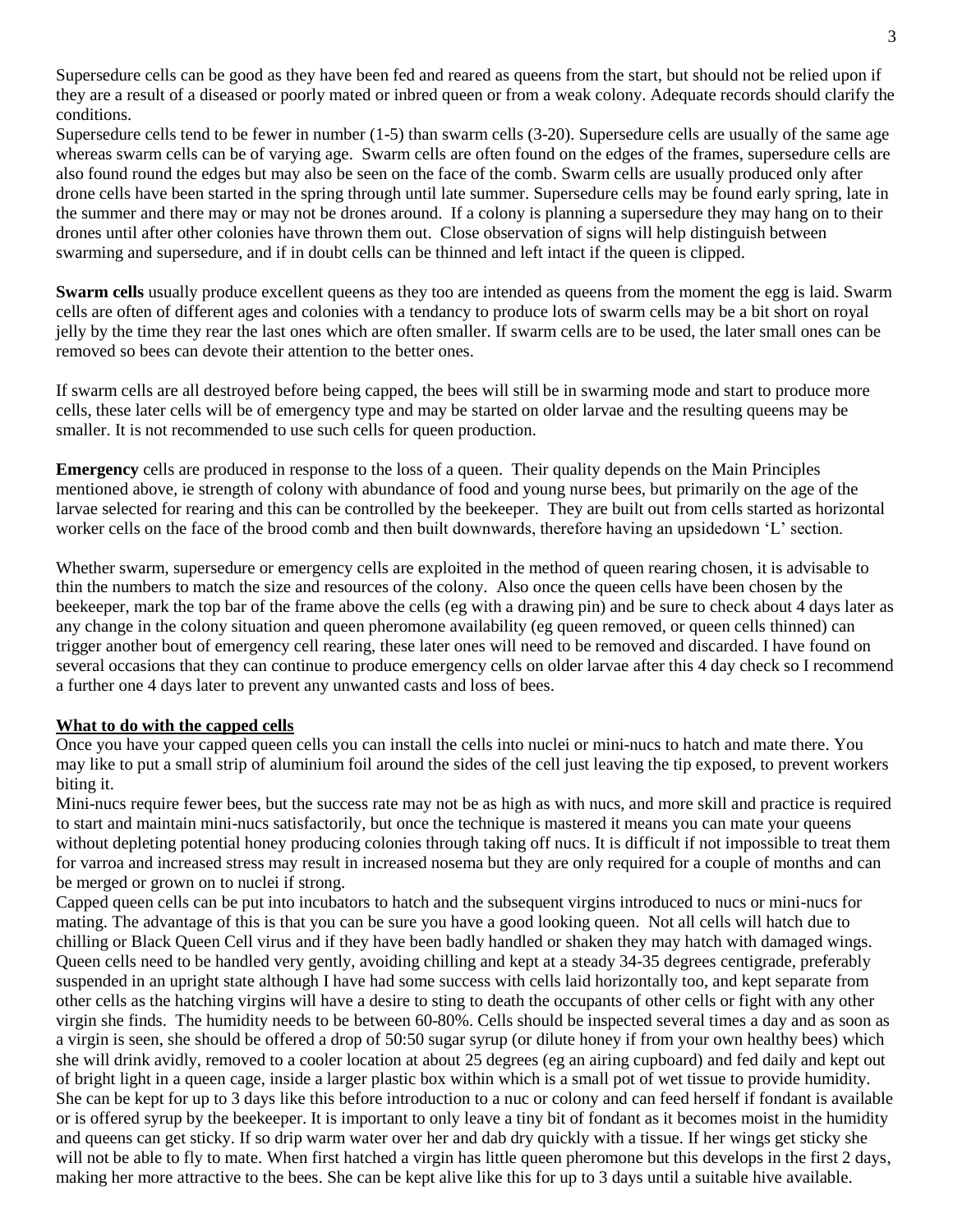#### **METHODS**

You need to refer to the previous year's records to determine the best colonies for health, productivity etc. Colonies with signs of virus or chalkbrood or other health problems should not be used for propagation.

Select colonies which will be Drone producers, Egg producers (breeder colony) and Queen rearers (which may be the same as the egg producers. Select your method of mating eg nuclei, mini nucs and prepare equipment well in advance. The colonies should have been treated for varroa the previous autumn and monitored so they have the best chance of coming out of winter large and healthy.They may well require further varroa treatment in early spring, eg icing sugar.

Start feeding selected colonies 1:1 syrup as soon as warm enough, probably sometime in March including pollen supplement if little is available naturally; small quantities but regularly, not so much that they fill up all the frames with syrup. Once feeding is started it needs to continue until queen cells are capped unless there is a nectar flow on. Nucs will need feeding. Feeding syrup stimulates brood rearing and pollen collection. Depending on size of the colony, consider insulation if the weather turns cold in April to avoid chilled brood. Give a frame of drone foundation to the drone producing colonies. Drones need to be underway 3-4 weeks before queen rearing starts, and keep them being produced. Drones take 24 days from egg to hatching and then a further 12-14 days to mature before being able to mate. Queens only take 16 days to hatch and 2 days to mature. If there is a shortage of food then drone eggs are eaten. Drones only survive for a month after hatching. Research suggests 50% die before reaching maturity. If a drone is parasitized by even one varroa mite, fertility is reduced by 10% so it is important to monitor and treat varroa infestation of colonies the previous autumn, and beware late invasion of varroa after Apiguard treatment. Queens need to mate with up to 45 drones, average about 14.

By the time you want to start queen rearing the colonies should have a full box of brood or at least 8 frames of brood. Many rearers recommend bees fill a double brood box in order to be sure you have sufficient young bees to produce the best queens. I routinely use a brood and a half on my established colonies.

#### **Summary of Preparations**

Previous year select best colonies

Winter; finalise selection based on autumn health check, monitor varroa and treat if necessary

- Spring; confirm they have survived in good condition, knock down mites with icing sugar treatments
- Start feeding syrup (and pollen substitute if necessary)
- Give drone foundation or super frames in brood

3 weeks after drone eggs laid, start queen preparations

#### Equipment

Good Records, Drone frame, incubator, crown board plus porter escapes for crowding. Divider/Cloake board, Nuclei, Miller frame, queen cages and haircurler, queen cages for apidea, virgin holding box, apidea to nuc merging board, nuc to full size merging board.

I will outline several possible methods with advantages and disadvantages, some of which I have tried, starting with the simplest and increasing in complexity. You can then choose which method(s) you wish to try according to your circumstances.

#### **1. Taking advantage of natural swarming impulse**

I expect we have all made use of some unexpected queen cells when we have unintentionally let a colony swarm or found a colony preparing to swarm. When you see larvae in queen cells, remove the queen to a nucleus made up from another colony so as not to deplete nurse bees in the queen rearing colony, mark selected large, well fed cells by putting a drawing pin on the top bar above the cell, remove the rest and 4 days later check no more queen cells made (and a further check 4 days after this may be advisable or before queen returned). When cells are capped, remove to nucs, incubator etc. and reunite old queen back with colony or allow one cell to hatch. Alternatively the colony could be split into 3 nucs, each with a cell, however this would forfeit the honey crop completely.

#### *Advantages*

- $\bullet$ Should be good quality queens provided colony large and prepared as above, and queen cells thinned to appropriate number
- Very easy, no difficult manipulations of eggs or larvae.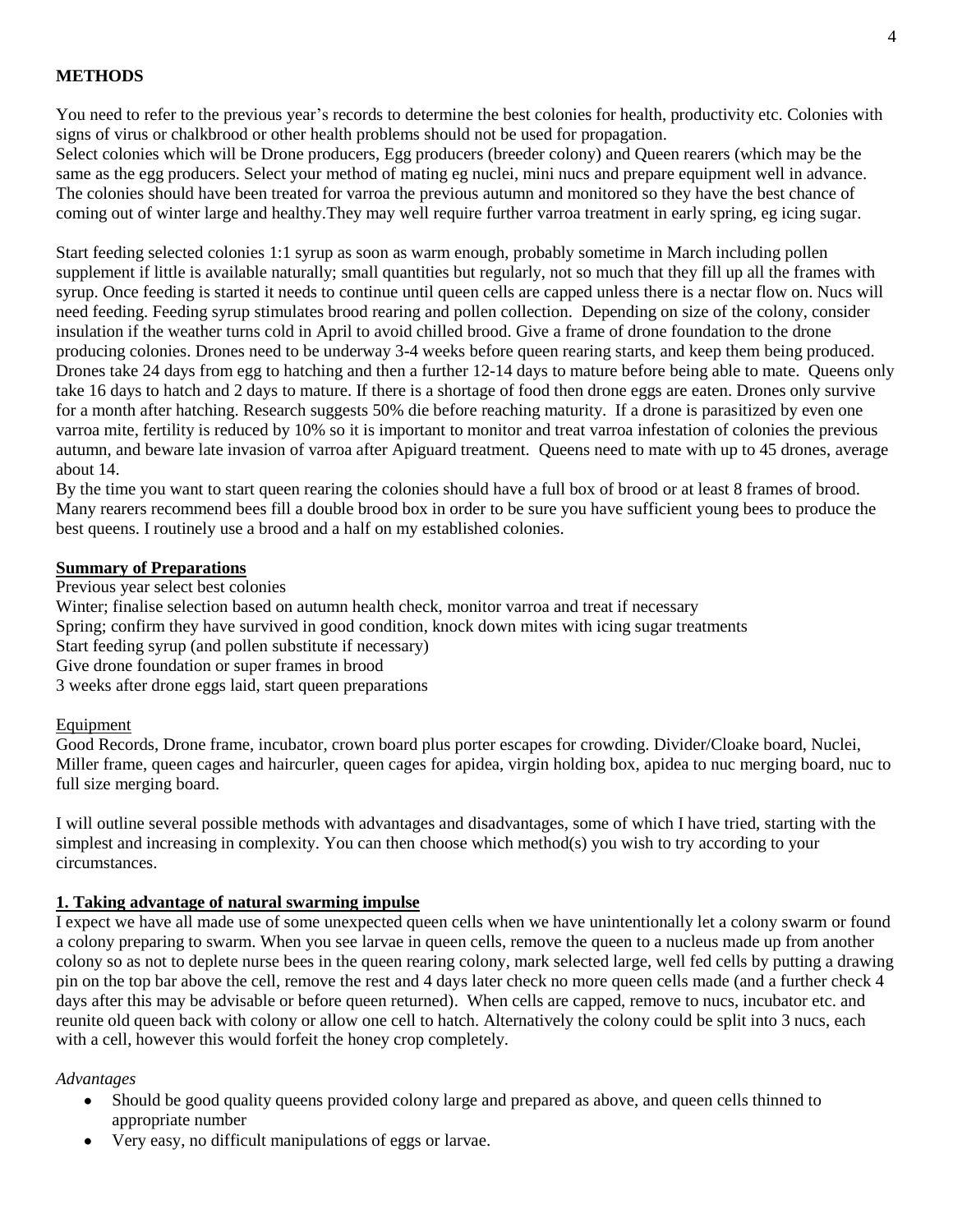## *Disadvantages*

- Beekeeper has no control over timing, not all colonies swarm every year. If the queen is removed to nuc for a  $\bullet$ fortnight or a queen cell left to hatch and mate in early/mid May, when the colony should be producing the brood which will be foragers in July, then the honey crop may be reduced.
- May lose part of colony to swarm unless queen is clipped or she is removed to nucleus or queen cell checks at 4  $\bullet$ and 8 days are missed.
- May perpetuate genetically swarmy strain of bees  $\bullet$

**1a. A refinement of this method** is when you find a colony beginning queen cells (it usually will not do this unless in the right condition and with drones available) remove the queen to a nuc, the same day start a Miller frame in the colony you wish the eggs to come from (See Miller frame below). Remove every queen cell found in the swarming colony and check every two days that no more have been made. After 6 or 7 days that colony will be unable to make any more queen cells and the Miller frame with eggs from chosen colony will be ready to insert in the middle or use a frame with only eggs on. With no more open brood of their own to rear, there will be a surplus of nurse bees with lots of royal jelly available to feed the developing larvae on the frame they have been given. The colony will be in swarming condition but the cells built on the frame of eggs is with the emergency impulse as they are queenless.

## **1b As part of artificial swarm**

When queen cells are seen carry out standard artificial swarm (eg Modified Pagden method [http://www.brightonlewesbeekeepers.co.uk/?page\\_id=54](http://www.brightonlewesbeekeepers.co.uk/?page_id=54)

Use the resulting queen cells as required. This is a similar method to 1a only using a full brood instead of nucleus for the queen, a Miller frame can be used to avoid promoting a potentially swarmy strain.

## **2. Induce swarm cells by congestion**

According to the National Bee Unite,Bee improvement Best practice guideline 10

<http://www.nationalbeeunit.com/index.cfm?pageid=167>

swarm cells can be induced by building up a selected stock into a double brood box, when ready the brood frames are divided so that the sealed brood is in one of the brood boxes and the unsealed in the other. The queen is left with the unsealed brood and a queen excluder placed between the two brood boxes. It helps if super storage space is limited. Swarm cells will be built. The colony will want to swarm as soon as the cells are capped so remove the queen before this happens and deal with the cells before they hatch.

- *Advantages*
	- $\bullet$ Fairly straightforward
	- Beekeeper has more control on timing
	- Should not affect honey crop (providing they do not swarm! and you merge the colonies by end of June)
	- No extra equipment required (apart from a brood box)

*Disadvantages*

- A certain amount of reorganization and disruption to brood nest required (find queen and keep her safe in a cage  $\bullet$ while this is done)
- Need to remove queen before cells capped or colony will swarm, attention to timing
- Need to monitor for queen cells when reinstated and more space given, as colony may still be in swarm mode and depart shortly even though queen cells have been removed. A clipped queen would be an advantage here.

## **2a Congestion simplified**

It might be easier just to put a crown board fitted with Porter escapes, under the supers for a few days, and then monitor the queen cell development and remove the queen to a nuc just before they are capped, replacing her once the queen cells have been harvested. I have not tried this method.

## **3. Inducing emergency cells**

The queen is removed from a large colony, or a double brood colony can be split into two and the queenless half is left to make emergency queen cells. These must be thinned and selected carefully. Don't be tempted to allow a nuc to rear emergency cells, they will not have the number of nurse bees available to feed the queen larvae sufficiently. *Advantages*

- $\bullet$ Easy, not even necessary to find the queen if a double brood is split.
- Timing under the control of beekeeper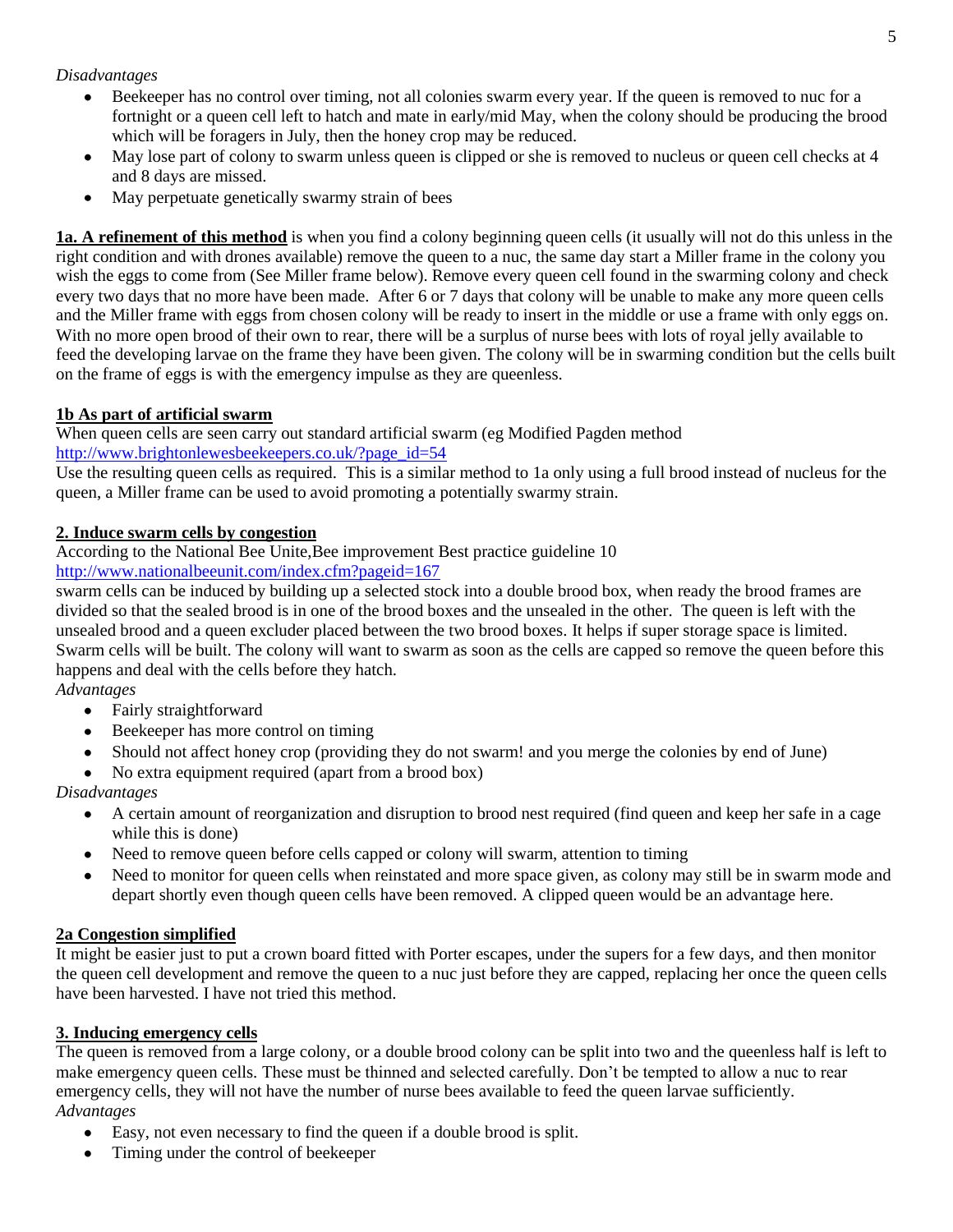Can manipulate so they have to rear queen cells on the larvae you provide from chosen genetic source (breeder colony) see below for details of producing frame with suitable aged larvae). Need to remove all their own produced queen cells 4 days after removing queen and then introduce frame of eggs just about to hatch.

#### *Disadvantages*

- May get poor queens unless care is taken to select queens which are reared from larvae no more than 24 hours old, by inspecting 3 days after queen removal and destroying any capped cells as these would have been made using larvae over two days old, keeping only those cells where larvae are seen swimming in copious quantities of royal jelly.
- $\bullet$ If a double brood is split and the queenless half happens to be the one moved away, the subsequent loss of foragers which return to the original site will mean a cessation of pollen being brought in (required for royal jelly production) and reduction in bee numbers may make keeping the brood warm more difficult and poor queens produced.

# **4. H G Daws method (emergency impulse)**

## I found this in July 1989 BeeCraft magazine and like the sound of it.

Build up a strong colony of Brood and a Half (ie deep and shallow boxes) with minimum 8 frames of brood in the main brood chamber, with queen excluder above the top one. Day 1: Put the queen in the half brood chamber and confine her there with queen excluder above and below. Day 2-3, start Miller frame in breeder stock.

Day 8-9, remove the shallow brood (with queen) to one side 6ft away so the flying bees in the main brood do not find their queen and provide them with a floor, crown and roof, leave honey supers with brood or split between the two. In the main brood chamber there will be mainly capped brood with none suitable to make queen cells with but masses of young bees recently hatched and hatching in the next few days with no eggs or larvae to feed.

The main brood box is given a frame of eggs into the middle of the brood area, from the breeder colony (or from the shallow super if suitable stock) or a Miller frame (see below) which had been inserted into the breeder colony 7 days before. Since there are surplus nurse bees the selected larvae will be amply fed. Make sure there is an adequate pollen supply and honey supers or feed. Meanwhile the Shallow super will have lost most of its flying bees and may need feeding; reduce its entrance size.

Day 17 or 18, Remove all the sealed queen cells before they hatch (ie 5 days after sealed), move the shallow back to main brood in 2 stages, then unite the shallow box with the brood.

## *Advantages*

- $\bullet$ Timing to suit beekeeper
- Little disturbance to main colony, honey crop not affected provided started before mid June
- Very well fed queen cells
- $\bullet$ No extra equipment required apart from floor and roof
- Easy method

The main brood bees will be delighted to have their queen back and there will be lots of space for her to lay in. *Disadvantages*

Cannot think of any, except temporary  $(~ 10 \text{ days})$  imbalance in population of shallow brood with queen, which  $\bullet$ will lose its foragers and may need feeding.

# **5. Inducing supersedure cells**

Build up colony to double brood box. When the colony is strong, confine the queen in lower brood with most of open brood, then queen excluder and super and  $2<sup>nd</sup>$  brood box on top with one frame with eggs or very young larvae either from that stock or from breeder colony but otherwise late stage brood. Bees in the top box are further from the queen and begin to receive less queen pheromone and begin supersedure cells. They will look like emergency cells but will be under supersedure impulse. When the queen cells in the top box are capped, the top box can either be removed to make a new colony or the queen cells cut out and the colony reinstated as a large honey producing stock. (With a little more work this method can be carried out using a nucleus, see Nucleus On Top method, below). A brood and a half could also be used but sorting of frames with open brood with the queen will not be possible, so less ideal, but confining the queen in the lower box by a queen excluder for 5 days before doing the move would mean the shallow box would be mostly capped.

## *Advantages*

- $\bullet$ Timing to suit beekeeper
- Large colony, brood not interrupted so later honey storage not affected
- Population balance maintained (ratio of nurse, forager, brood etc)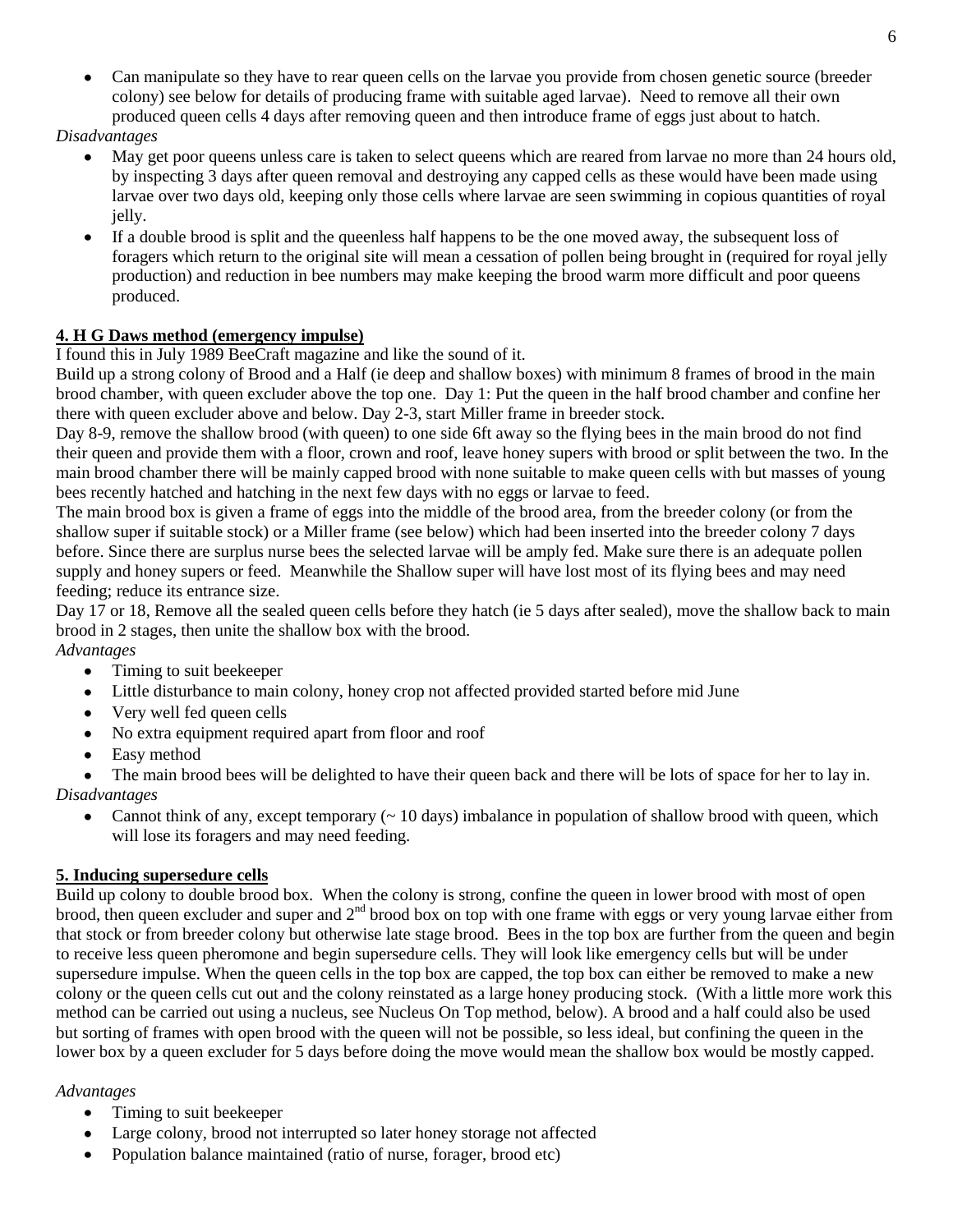#### *Disadvantages*

- $\bullet$ Stock which rarely swarm are sometimes reluctant to start queen cells and may need period of isolation from queen (see next method)
- If nectar flow starts, the insert of extra supers between broods may cause reduction of bees in upper cell rearing  $\bullet$ box. This problem applies to the following few methods also.
- Becomes complicated if the lower box begins swarm preparations too.
- There is a risk that the presence of capped queen cells at the top may trigger swarming in the lower box, although technically supersedure, they could flip to swarm if they get congested etc.
- Lifting of heavy brood box to top of hive (several times).  $\bullet$

## **6. Inducing queen cells by temporary isolation (emergency impulse)**

This sounds similar to the inducing supersedure method (5) but by isolating the bees from the queen, the cells are started under emergency impulse even if they revert to a supersedure impulse to finish them. Set up a brood box over a super as the above method, allow nurse bees to distribute themselves according to need for a day or two, then slip a solid crownboard with upper entrance slot if desired, under the top brood for 24 hours, during which time they will be cut off completely from the queen and initiate emergency cells. Remove board and restore connection so the cells can be nourished by all the colony's food sources. As mentioned earlier after 3 days destroy any capped cells which would have been started on older larvae.

*Advantages*

- Timing to suit beekeeper  $\bullet$
- Potential to use eggs from different colony to produce queen cells
- Control of larval age the queen cells are made from and therefore reliably better queens (providing sufficient  $\bullet$ nurse bees)
- Useful if bees are reluctant to make supersedure cells.
- Natural proportions of workers/foragers/nurse bees so bees less stressed

## *Disadvantages*

- $\bullet$ Require slightly more equipment; solid crownboard with upper entrance, or a special separation board
- Extra manipulation required although not difficult
- Becomes complicated if the lower box decides to start swarm cells
- In poor weather or too many supers the top box may become short of bees.
- Lifting of heavy brood box to top of hive

## **6a. Inducing queen cells using Cloake Board**

Use the above method but place a Cloake Board under the top brood. This board is a frame into which a slide can be inserted which can cut off connection or restore connection with rest of the colony, it also has an optional upper entrance. A queen excluder can be incorporated in the frame, or placed under it.

*Advantages*

• Less disturbance to colony and less lifting

## **7. Nucleus over colony method**

I have used this several times, including using a Cloake board modified to fit a nucleus on top. The nucleus is made up with 2 frames of stores including pollen, 2 frames of mainly capped brood, (not necessarily from that colony) insulation boards on top and outside if weather cool. With the Cloake board open allowing interaction, the nucleus is put on top of the brood and super with a queen excluder above bottom brood box. It will restock itself with nurse bees from below overnight. Next day add the frame of eggs from the chosen colony, slide in the isolation board for 24 hours so bees start to make queen cells, then reconnect by removing slide so queen cells are fed by nurse bees supplemented from those below. Thin the queen cells to about 6 which you know have been made from the eggs you provided. When cells are capped, remove nucleus and separate queen cells.

## *Advantages*

- Less disturbance to main colony and does not affect honey crop  $\bullet$
- No heavy lifting of brood boxes.
- Nucleus can be removed as a unit for mating elsewhere

## *Disadvantages*

May find insufficient bees stay in nucleus, especially if weather deteriorates. It did not work well in the wet summer of 2012, make sure colony below has minimum of 7 frames of brood.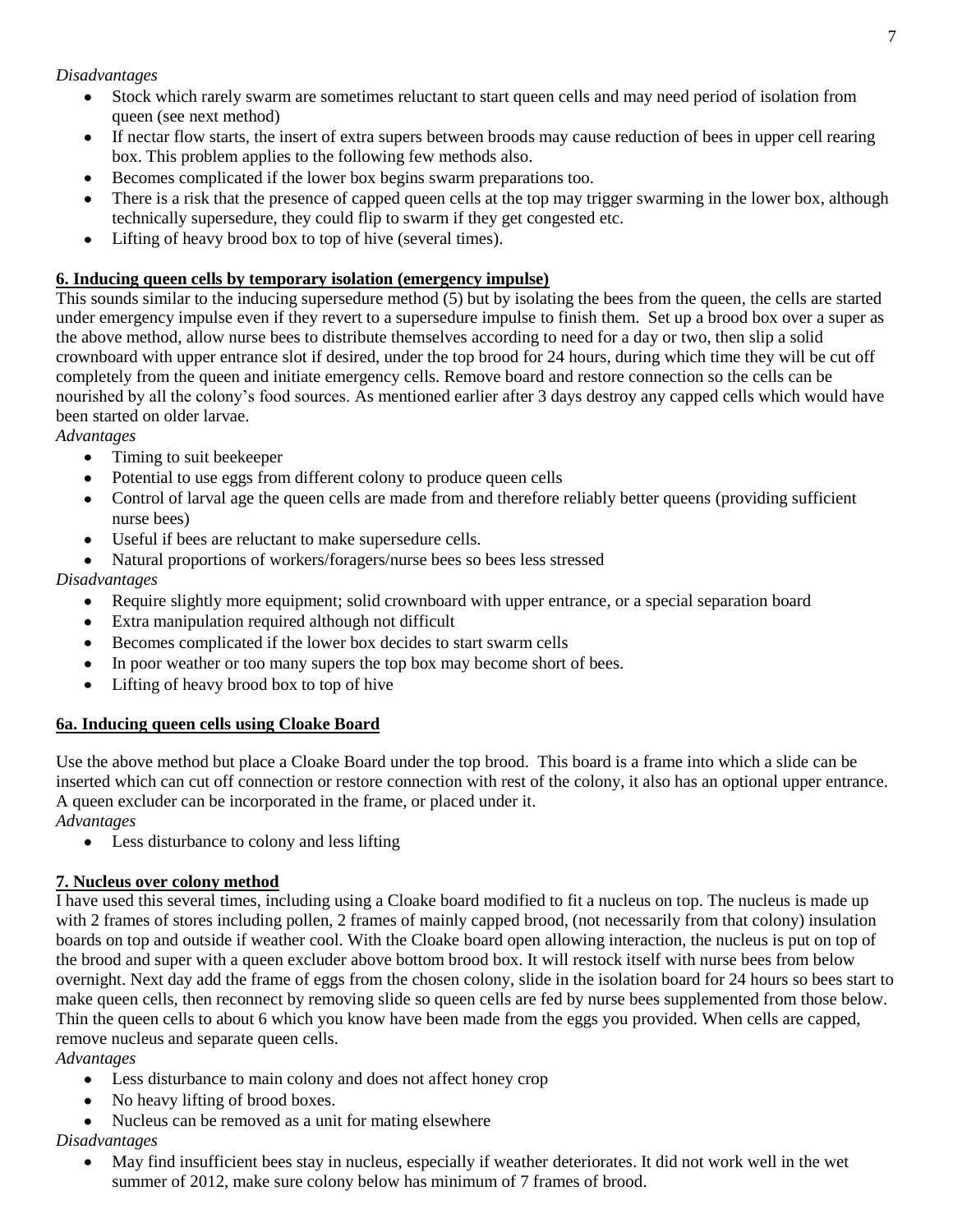- Too many supers between them seems to reduce effectiveness
- Watch that the lower brood does not start swarm preparations, especially as cells near capping, and monitor after nuc has been removed. A clipped queen will reduce the risk of swarm getting away.

**7a.** A variation on this would be to put the queen in the nuc on top, then isolate for 24 hours, queen cells will be started in the brood below well stocked with nurse bees, three days later thin queen cells, destroying any already capped (which had been made from old larvae), and put the frames with queen cells on into the nuc and return the queen to the brood below the queen excluder, making up any gaps with foundation. When capped remove nuc and cells. Will still need careful monitoring for swarm preparation after capped cells removed. *Advantages*

- Easier to check for swarm preparations as only the top box with the queen in needs inspection while the nuc is on.  $\bullet$
- Queen cells will be better looked after in the larger brood

#### **8. Nick Withers' simple Queen rearing**

## <http://honeybee.bz/queenraising.pdf>

Here are three methods, with minimum intervention, in one the cells are started and reared in a queenless colony, the second started in a queenless and reared/finished in a queenright colony (I am still not sure how this happens without a risk of the colony deciding to swarm when the cells are capped) and a third method using a well stocked nuc but limiting it to 1 queen cell so as not to over stretch the nurse bees.

#### **Miller frame**

This can be used to provide eggs/larvae of the correct age to be inserted into the queen rearing colony. Cut a sheet of unwired wax foundation across the middle using deep zigzag cuts, you can get enough for 2 frames if cut carefully. Fix it into a frame and insert into the middle of the breeder brood nest. In 5-7 days the bees will have drawn it out and the queen laid eggs, make sure they have drawn worker rather than drone comb which can happen. When eggs are laid, remove the frame, brush all the bees off, cut back the edge to cells containing larvae which have just hatched (less than 24 hours old) and insert the frame into the queen rearing colony (prepared and de-queened and checked for no queen cells) avoiding chilling or drying in the process. The edges are preferred by bees for drawing out long queen cells and they are easier to remove when capped, the zigzag edge leaves a longer length for them to develop cells on but limit it to 5-6 cells so nurse bees are not over stretched looking after them. Be careful to keep the frame upright at all times as there is less support for the comb. Four days later there should be capped cells which will hatch on the  $12<sup>th</sup>$  day from inserting the frame into the queen rearer colony.

#### **More complex queen rearing methods**

Most of these methods require several colonies, specialized equipment, are more time consuming and require skill and experience best gained after trying simpler methods. These include grafting, Punch cell method, Jenter method, Vince Cook method, Doolittle, Horizontal comb, swarm box, Alley etc.



Miller Frame ready to go into breeder colony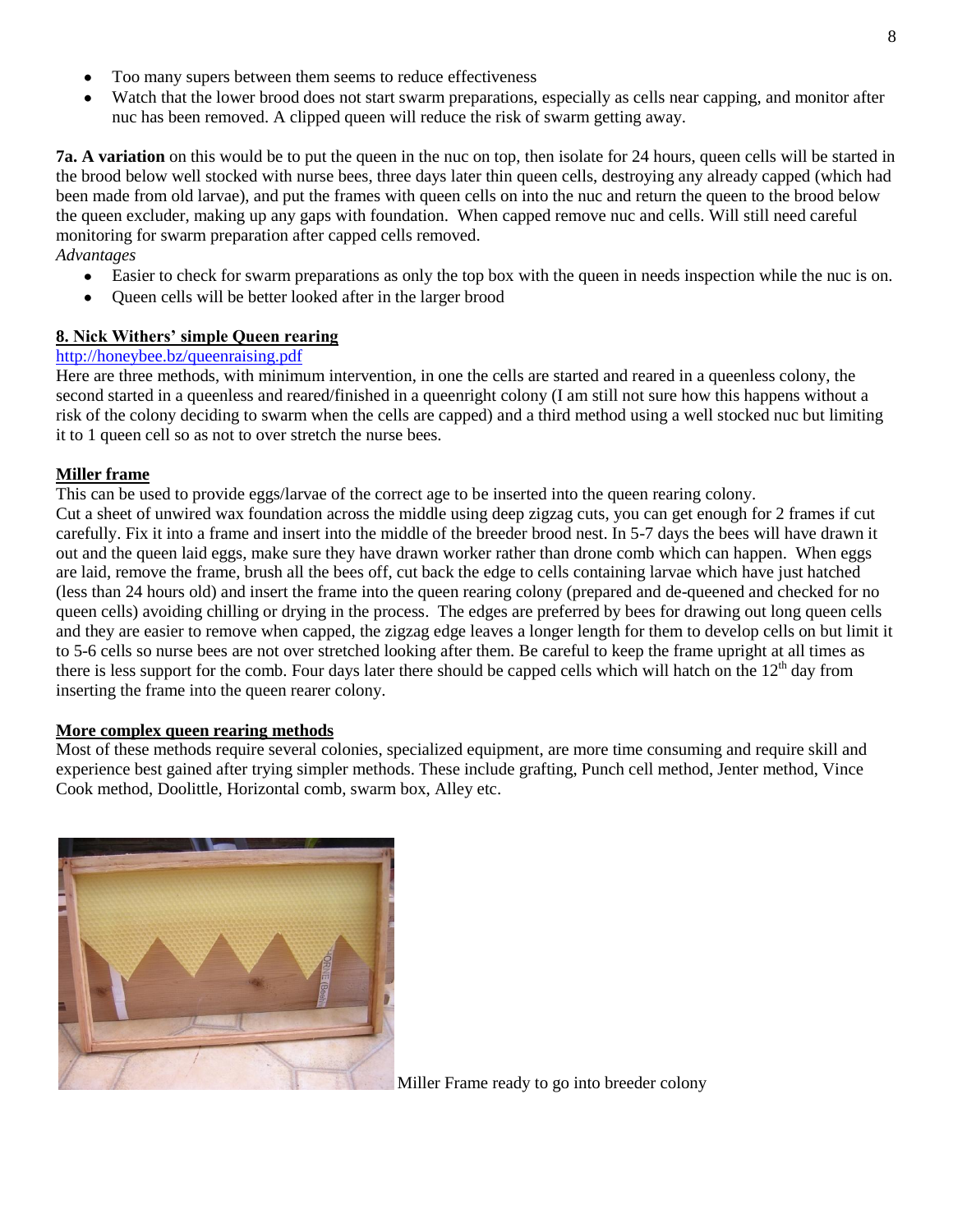

Modified Cloake board with isolation slide, to fit nucleus



Nucleus and Cloake board in use in method 7

# **Tips for queen introduction to standard colony**

Feed recipient colony for a day or two to put them in a good mood. Mated queens one month old are accepted better than recently mated queens, it allows pheromone to develop.

Avoid introducing a new queen to a different strain of bee, often fails.

A virgin over 24 hours begins to develop 'queenly' scent and looked after better.

Ensure plenty of young bees to look after queen, or add frame of hatching brood to boost numbers.

Don't introduce when the colony is under stress, robbing or nutritionally stressed or they may reject her. Colony should be healthy with low varroa.

Recipient colony should have queen removed just before. If some time before then checked and any emergency queen cells removed.

# **Further reading**

Bee Sex Essentials by L J Connor. Paperback covering the biology of queens and drones, mating requirements and techniques for queen rearing.

Ted Hooper, Guide to Bees and Honey, sections on queen rearing, making up nucs, introducing queens etc.